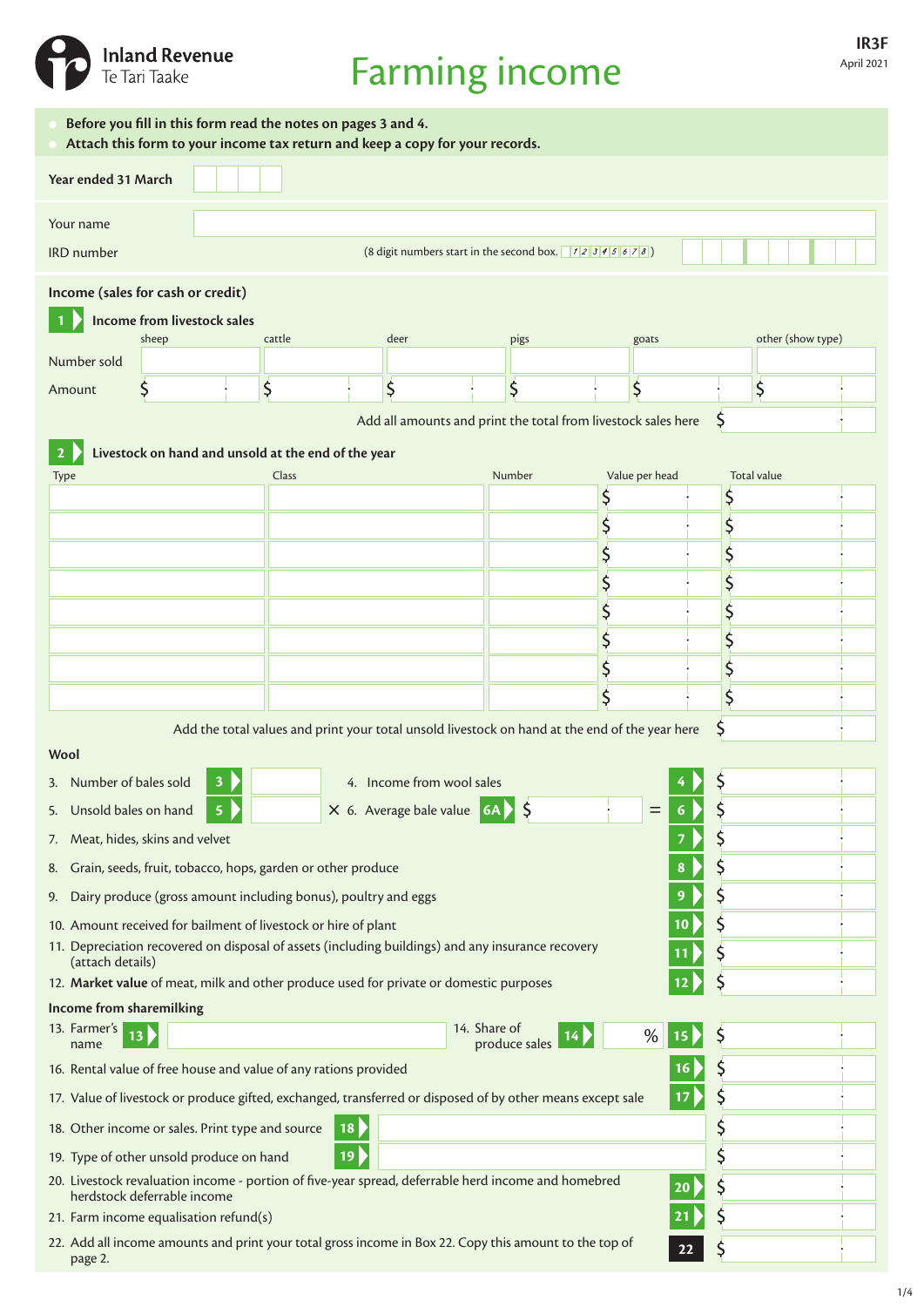Copy your total gross income from the bottom of page 1 to Box 22. **22 Deductions 23 Purchase of livestock** sheep cattle cattle deer pigs goats other (show type) Number purchased  $\zeta$  $\overline{\mathsf{S}}$  $\overline{\mathsf{S}}$ \$  $\zeta$  $\overline{\mathsf{S}}$ Amount Add all amounts and print the total purchases of livestock here  $\zeta$ **Livestock and produce on hand and unsold at the beginning of the year** 24. Value of livestock **24** \$ \$ 25. Value of produce **25**  $\zeta$ 26. Accident compensation levies paid to ACC (including any interest charged) **26** 27. Animal health **27** Ś **Depreciation on farm assets** 28. Buildings (attach details) **28** \$  $\zeta$ 29. Other assets (attach a copy of the asset account) **29**  $\zeta$ 30. Development expenditure **30** \$ 31. Electricity or gas (excludes private or domestic consumption) **31**  $\zeta$ 32. Farm income equalisation deposit(s) - see page 4 **32** \$ 33. Freight and cartage **33**  $\overline{\mathsf{S}}$ 34. Fringe benefit tax **34**  $\zeta$ 35. Insurance (not premiums on non-farming assets, personal life or accident premiums or levies) **35** 36. Interest on money borrowed used in the business (not interest arrears or loan repayments) **36**  $\zeta$  $\zeta$ 37. Legal expenses (attach details) **37**  $\overline{\mathsf{S}}$ 38. Loss on disposal of assets (not buildings). Attach details of cost, sale price, purchase and sale dates. **38**  $\zeta$ 39. Motor vehicle expenses **39** 40. Apportionment for private use **40** \$ 41. Subtract Box 40 from Box 39. Print your answer in Box 41. **41**  $\zeta$ 42. Payments to contractors (not amounts shown as wages) **42** 43. Payments to sharemilkers - show details in panel below **43**  $\zeta$  $\zeta$ 44. Rations provided for employees. If estimating, maximum is \$10 per week per employee. **44**  $\zeta$ 45. Rent and rates (not arrears) **45** \$ 46. Repairs and maintenance (not additions or improvements to property or plant) **46** \$ 47. Seed, fertiliser and lime **47**  $\zeta$ 48. Salary and wages paid for farm labour **48**  $\overline{\mathsf{S}}$ 49. Travelling expenses (business portion only) **49**  $\overline{\mathsf{S}}$ 50. Other expenses **50** (show type) Ś Ś 51. Add all deduction amounts and print the total deductions in Box 51. **51**  $\zeta$ 52. Subtract Box 51 from Box 22. Print your answer in Box 52. **This is your net farming income. 52**

| Payments to sharemilkers<br>53 | Payment for:<br>dairy produce | bobby calves |  | calf-rearing |  | pigs |  | other (show type) |  |
|--------------------------------|-------------------------------|--------------|--|--------------|--|------|--|-------------------|--|
|                                |                               |              |  |              |  |      |  |                   |  |
|                                |                               |              |  |              |  |      |  |                   |  |
|                                |                               |              |  |              |  |      |  |                   |  |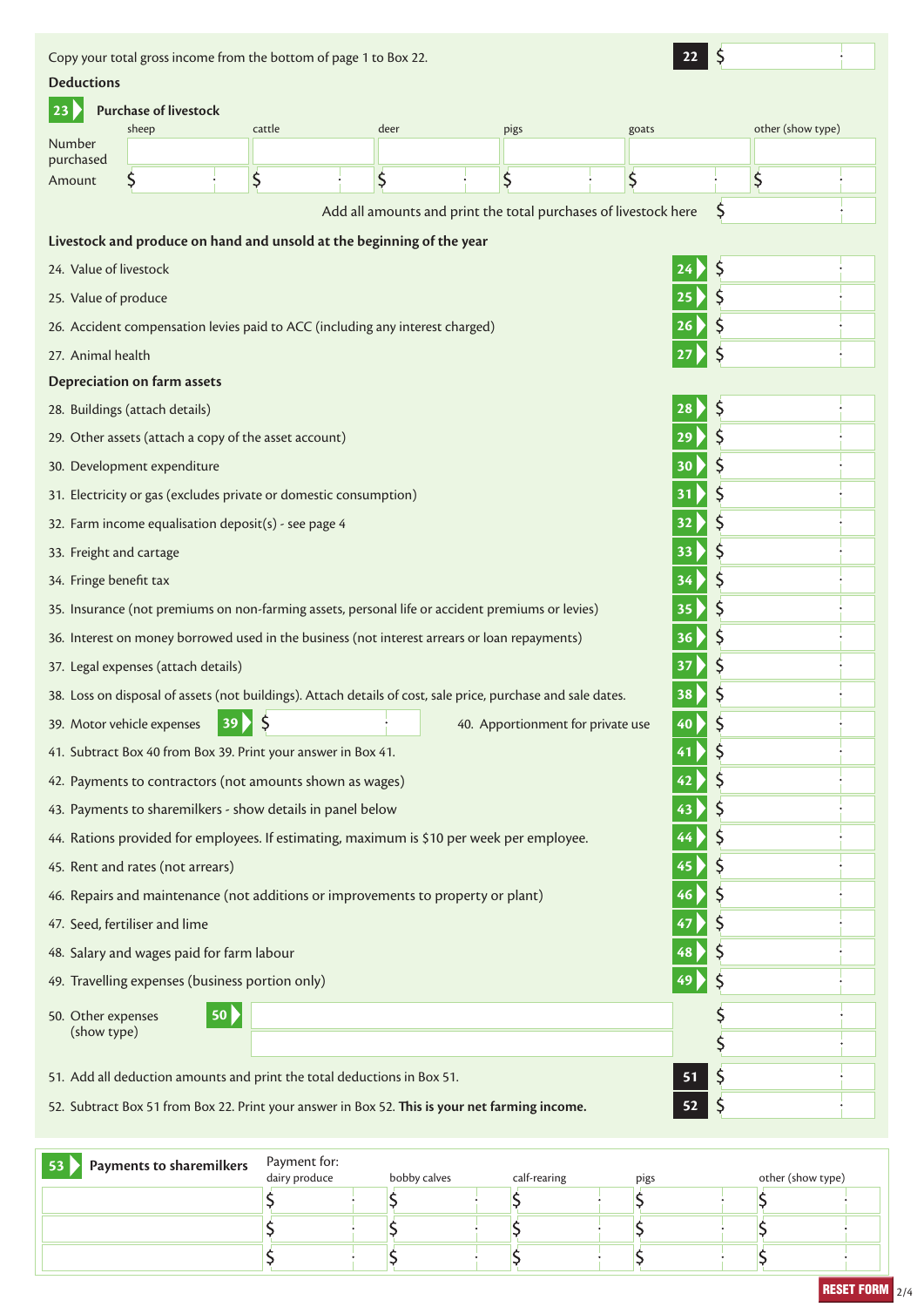# **Notes**

## **The information on this form is based on current tax laws at the time of printing.**

If you're a farmer, but do not have full financial accounts, you may use this form instead. Partnerships, estates and sharemilkers may also use this form. Staple pages 1 and 2 of this form to the top of page 3 of your tax return.

## **Income**

#### **Income from livestock sales**

In the spaces provided, print your total livestock sales for each type. Add up the dollar amounts and print the total in the box provided.

## **Livestock on hand and unsold at the end of the year**

Print the type (for example, sheep), class (for example, two-tooth ewes), number, value per head and the total value of all livestock on hand. Add up the total values and print the total in the box provided.

## **Wool**

Print the number of bales sold and the amount you sold them for in the panels provided. Then print the number of bales you've left unsold, the average bale value and the total value of bales on hand.

## **Other sources of income**

Print the amounts you received from other sources of income in the panels provided.

## **Schedular payments**

Do not include schedular payments on the IR 3F. Show any income with tax from schedular payments deducted in your tax return. See your tax return guide for notes about schedular payments.

## **Total gross income**

Add up all the income amounts and print your answer in Box 22.

## **Deductions**

## **Purchases of livestock**

In the spaces provided, print your total livestock purchases for each type. Add up the dollar amounts and print the total in the boxes provided.

## **Livestock and produce on hand and unsold at the beginning of the year**

Print the total value of livestock and produce on hand and unsold at the beginning of the year. These totals should be the same as the livestock and produce on hand and unsold at the end of last year.

If you're using the herd scheme to value your livestock you must use the values for the current year, unless this is the first year you are using the herd scheme.

## **Depreciation**

The assets you use in your business will eventually wear out or go out of date. They will therefore reduce in value, even though you maintain and repair them routinely. This gradual reduction in the value of an asset is called depreciation and can be deducted from your business income. You must claim depreciation on assets which are expected to decline in value and have a lifespan of more than 12 months, unless you elect not to. Not all assets can be depreciated - land is a common example. You must keep a fixed asset register to show assets you are depreciating. Record the depreciation claimed and the adjusted tax value of each asset. The adjusted tax value is the asset's cost price less all depreciation calculated since its purchase.

## **Depreciation rates and calculating depreciation**

The depreciation rates for various assets are set by Inland Revenue. They are based on the cost and useful life of an asset being depreciated. To find the depreciation rate for any asset and calculate the depreciation claim go to **ird.govt.nz/depreciation** Or use our booklet **General depreciation rates - IR265** available at **ird.govt.nz** or through our 0800 self-service on 0800 257 773. You can calculate depreciation either by the diminishing value or the straight line method. You do not have to use the same method for all your assets, but you must use the chosen method for the full income year. You can change the method for any asset from year to year. If you do change the method of calculating depreciation, the opening value of the asset is the current adjusted tax value, not the original cost.

## **Development expenditure**

This relates to all expenses you've incurred in developing your property. These are usually capital items, for example fencing posts or tractors.

## **Vehicle expenses**

Apportion vehicle expenses between business and private use. Read the "Record keeping" notes in the next column.

# **Other information**

## **Valuation of livestock**

Divide all your livestock by gender, age and type, for example divide sheep into:

- ewe hoggets
- ram and wether hoggets
- two-tooth ewes
- mixed-age ewes (rising three and four-year-olds)
- rising five years and older ewes
- mixed-age wethers, and
- breeding rams.

Every year the **Tax Information Bulletin (TIB)** lists livestock and their values. TIBs are available on **ird.govt.nz** or by calling us on 0800 377 774.

Farmers must use one of the following valuation methods for specified livestock for the income year.

**• Herd scheme**

All classes of livestock can be classed under the herd scheme.

**• National standard cost scheme**

 A scheme based on the national average cost of raising livestock. We will provide figures for breeding, rearing and growing costs for rising one-year animals, and rearing and growing costs for rising two-year animals. Add the average cost of animals you have bought to these figures to give you the average cost of each class of livestock.

**• Self-assessed cost scheme**

 This scheme is similar to the national standard cost scheme but based on the farmer's own production costs rather than national average figures. The **Tax Information Bulletin (TIB) Vol 4, No 7 (March 1993)** describes this scheme in detail.

**• Market value or replacement price**